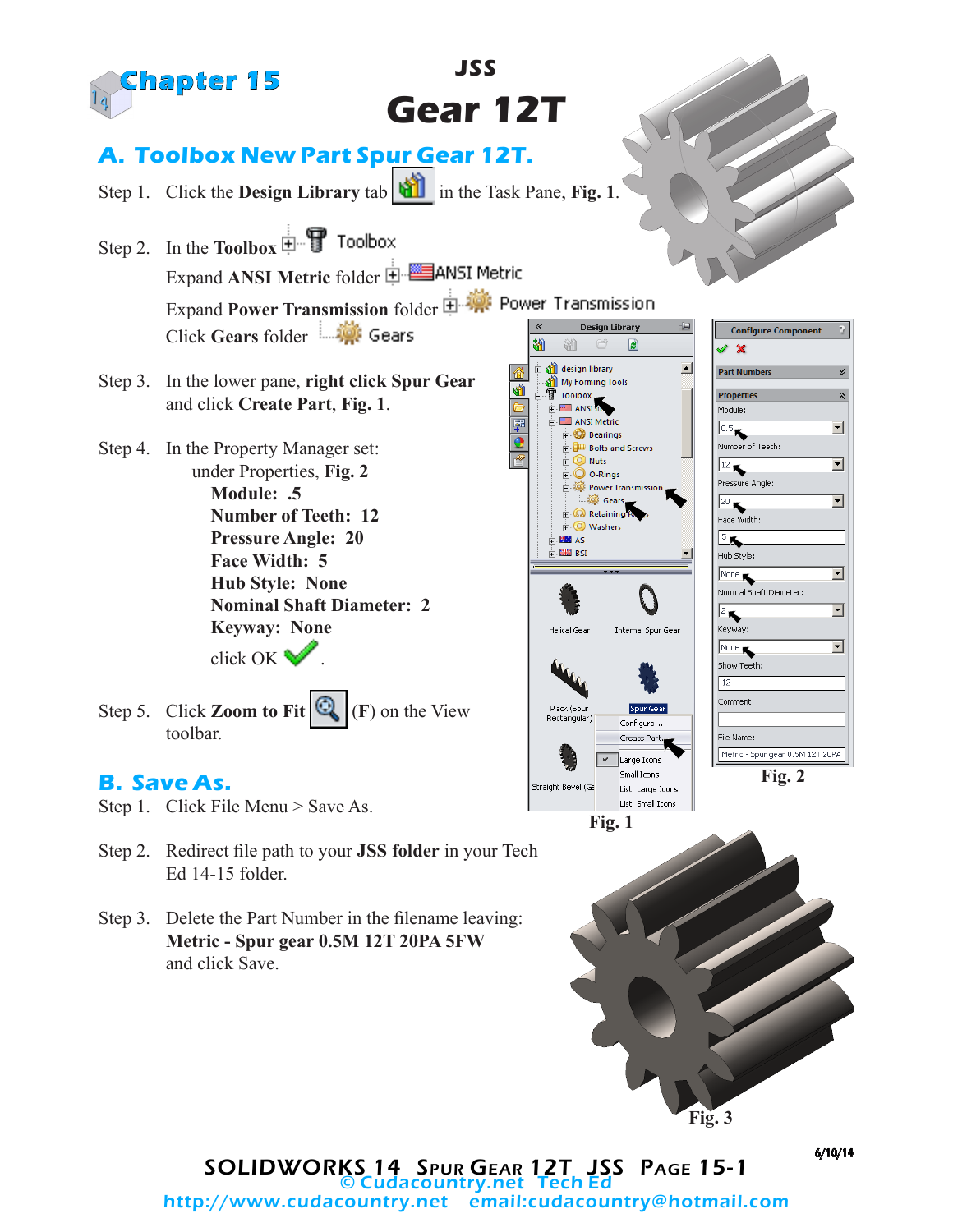## **C. Create Plane.**

Step 1. Click **Plane 3**  $\Diamond$  in the Feature Manager to select Plane, **Fig. 4**.



商隐

**Foll History** 

 $\overline{\mathbf{v}}$ 

 $\bullet$ 

Metric - Spur gear 0.5M 12T 20PA

»

 $\hat{\mathbf{Q}}$  Plane

Message

V X ÷